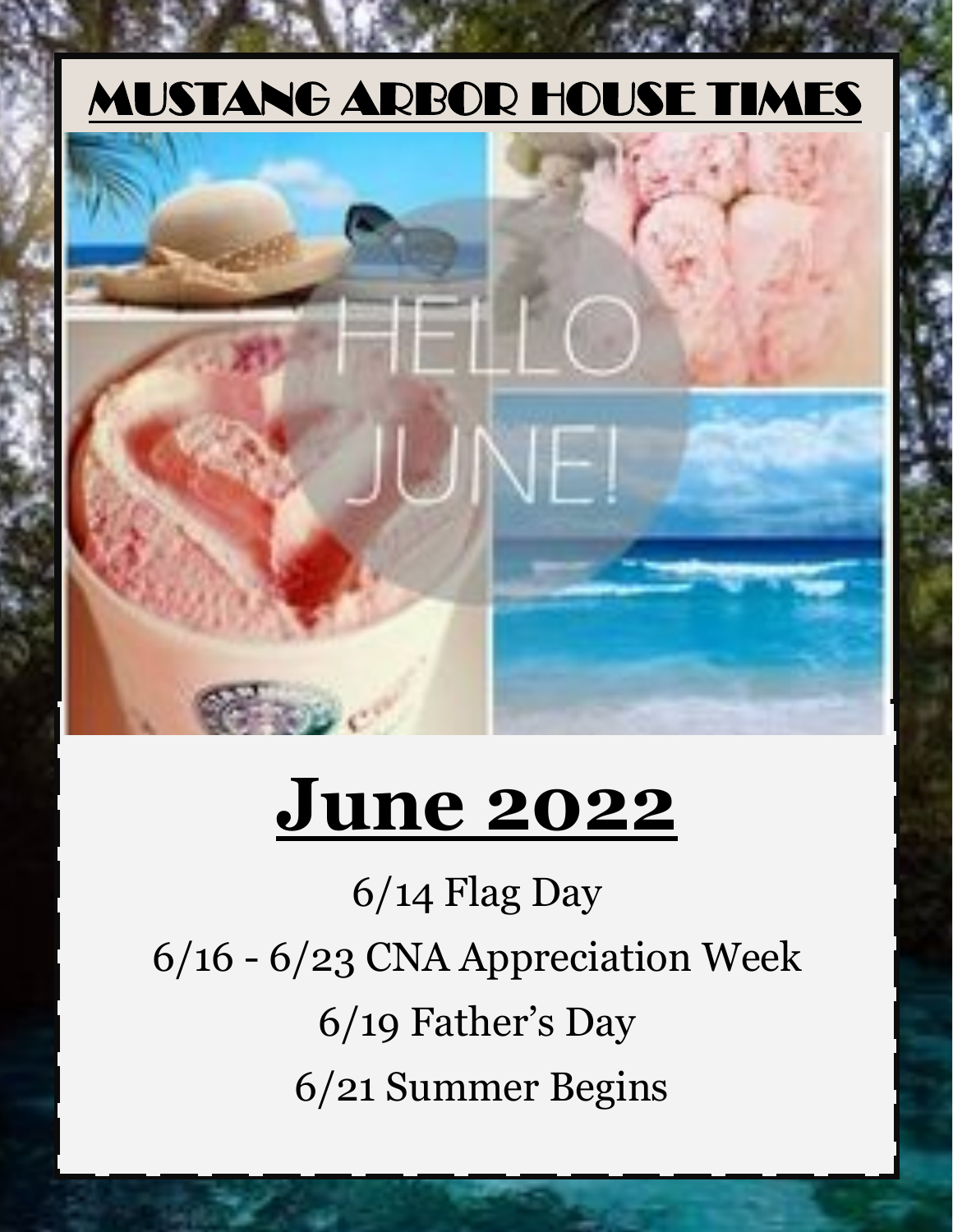

Father's Day is celebrated annually in June on the 3rd Sunday of the month. It is a relatively new holiday, having only become "official" in 1972. There are two main stories about how Father's Day was founded. The holiday's first inspiration came from a man named, William Jackson Smart, from Arkansas who was twice-widowed and a father of 14. He was also a double-Civil War veteran—meaning he fought for both sides. At 19 he was driving a supply wagon for the Confederacy when he has captured by the U.S. at the Battle of Pea Ridge in 1862. Rather than languish in a prisoner of war camp, he reemerged as a soldier fighting for the union instead. He was more than one of 100,000 southerners who rejected the confederacy and fought for the U.S. during the civil war. Due to this William was indicated as a "Reb" first before he was considered a "Yank". After the war, William married his first wife, Elizabeth and had five children. Elizabeth died in 1878 and he remarried and moved to Washington in 1880. His second wife, Ellen was already a widower and had three children with a previous husband. Together they had six more children before his second wife, Ellen passed away making him a widow for the second time at age 56. In 1909, Ellen and Williams daughter, Sonora Smart Dodd was listening to a sermon at church on mother's day when she wondered, why not have a day honoring and celebrating fathers? She recalled her father as a "great home person" and a man who exemplified fatherly love and protection. She stated "He was both a father and a mother to me and my brothers and sisters." In 1910 on the 5th of June in recognition of her father's birthday, Sonora brought a petition before the Spokane Ministerial Alliance to recognize the courage and devotion of all fathers. The local clergy liked the idea of a special Father's Day service, but couldn't pull something together so quickly. They settled for June 19, 1910 and according to some, it is considered to be the nation's first Father's Day. Sonora continued on and spent much of the next 60 years pushing for the official recognition of Father's Day as a national holiday. In 1916, President Wilson honored the day by using telegraph signals to unfurl a flag in Spokane when he pressed a button [Washington, D.C.](https://www.history.com/topics/us-states/washington-dc) In 1924, President Calvin Coolidge suggested that Father's Day should become a national holiday and urged state governments to observe it. In 1966, Lyndon B. Johnson designated the third Sunday of June as the official date to celebrate Father's Day and made a request that flags be flown on all government buildings that day in honor of fatherhood. However, it only became officially recognized as a national holiday in 1972, when President Richard Nixon, while in the midst of his re-election campaign, signed a Congressional resolution finally making Father's Day a federal holiday. Today, Father's Day is celebrated by over [50 countries.](https://en.wikipedia.org/wiki/Father%27s_Day) The second story about the origin of Father's Day comes from a few years prior on July 5, 1908 in Fairmont, West Virginia at a church. A lady named Grace Golden Clayton suggested to the local church that they should hold services to commemorate the fathers who died in a fatal mine explosion nearby. Her father was one of the 361 men who passed in the mining disaster. The pastor agreed, on behalf of her request and approximately 1000 other children the disaster had left fatherless. Her request resulted in the first public sponsored sermon honoring the memories of the fathers who had died at the Fairmont Coal Company mines.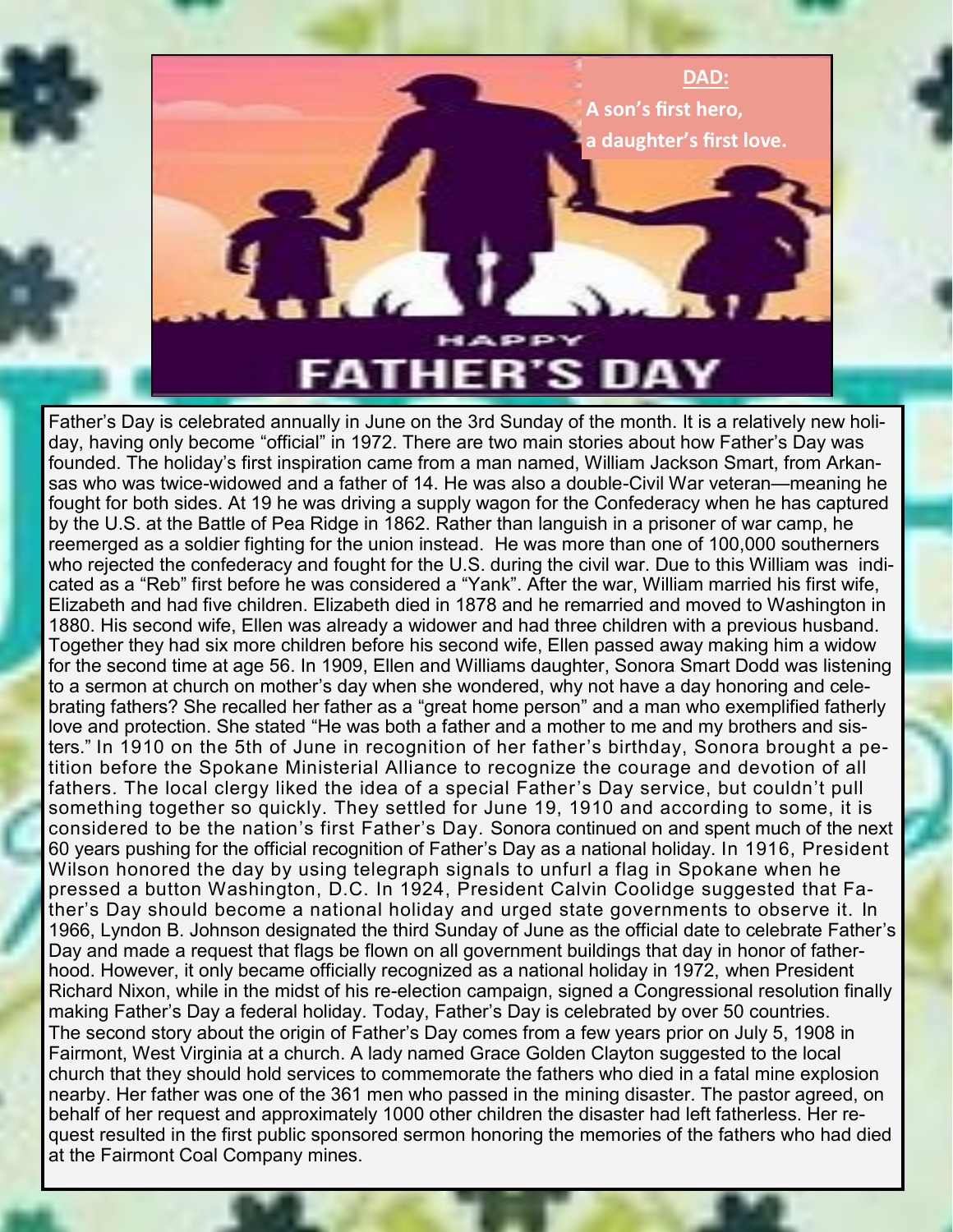# **Happy Birthday!!!**

**6/4 Jimmie Corbitt 6/5 Erlene Davis 6/9 Caroline Stewart 6/10 Emberlyn Leiting 6/11 Sarah Ross 6/26 Frankie Schaefer**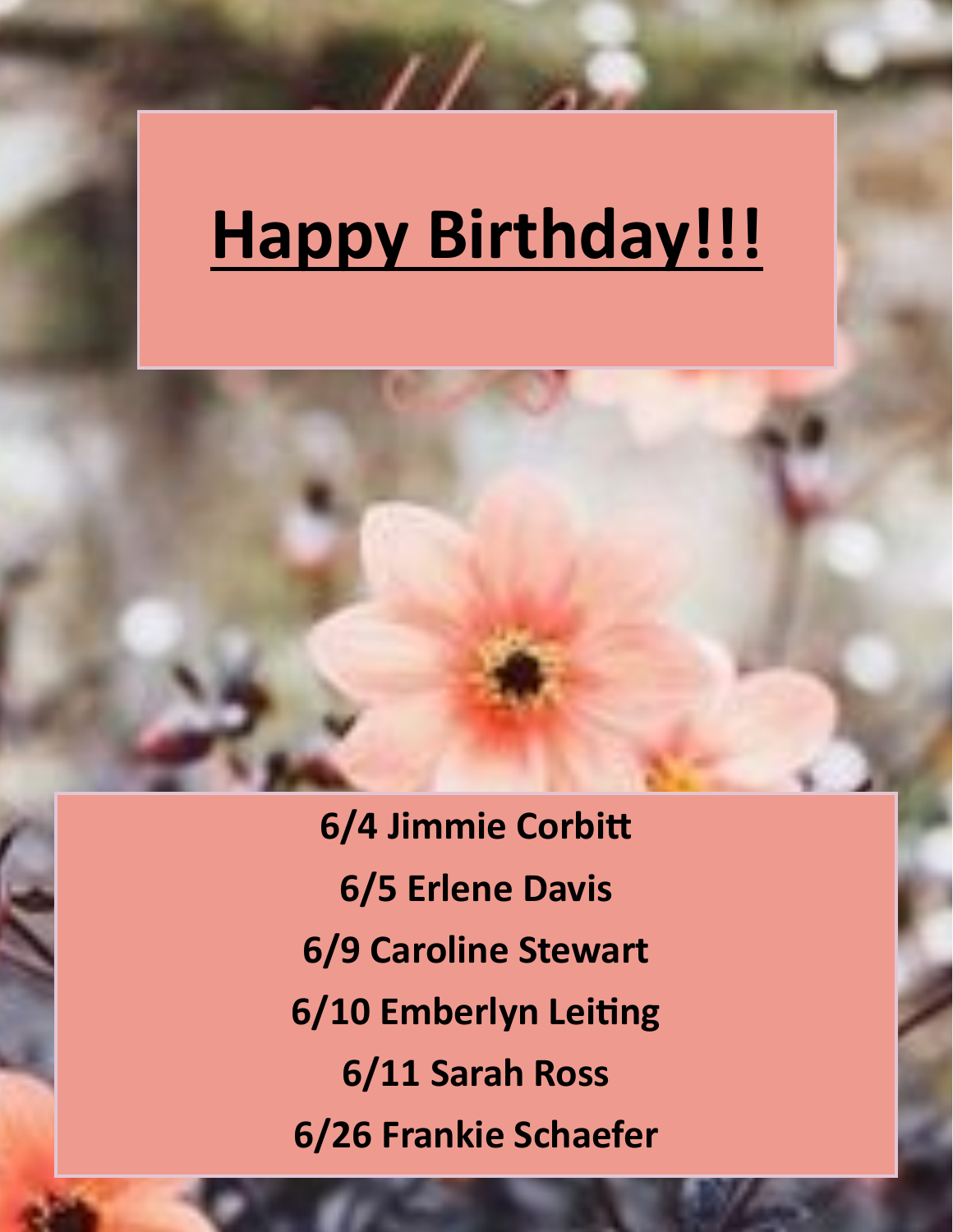### God Made a CNA

**And on the 8th day, God looked down on his planned paradise and said, "I need a caregiver of the people." God said, "I need somebody willing to get up before dawn, or stay up through the night to answer call lights, work on their feet for a whole shift, stay over when someone calls off, then go home to cook dinner, help with homework, do laundry, give baths, all in order to take care of their own family even when the whole body aches from work. Just to go to sleep, then get back up and do it all over again." So God made a CNA.** 

**God said " I need somebody willing to work at double speed for 8, 12, or 16 hours. I need somebody willing to spend Easter, Thanksgiving, and Christmas holidays with them instead of their own family, someone who will keep smiling and display a positive attitude throughout the entire shift." So God made a CNA.** 

**God said "I need somebody with arms strong enough to pick them up and put them to bed, but yet gentle enough to reposition without waking them in the middle of the night. I need somebody to give showers, change briefs, dress them, comb hair, trim and paint nails, walk with or push them to where they want to go, feed the hungry, fill water pitchers, get snacks and then change yet another brief to get them through each day. I need somebody who, while doing this, can take the time to listen, and talk with a caring heart, and a kind voice. I need somebody who is patient and sincere." So God made a CNA**

**God said, "I need somebody willing to comfort, provide care, and hold a hand in times of need. Somebody who is empathetic and can provide love to those at the end of life. I need somebody who can comfort the family members with a hug and tell them that their loved ones will be missed, all while not letting them see you dry your eyes." So God made a CNA.**

**God said, "It had to be somebody who was dedicated and hard-working and would not cut corners. It had to be somebody willing to monitor, assist, transfer, lift, turn, bathe, feed, run, hug, hold, love, notify, ambulate, pass the trays, engage and interact with the residents and their families. Who would laugh, then sigh, and then reply with smiling eyes when someone says "I could not do what you do."** 

**So God made a CNA.** 

**Thank you to all of our hardworking CNA's and Med Aide's for giving the utmost care and compassion to all of our residents at Arbor House.** 

**Abby Anglin –CNA Abi Tucker –CNA/MAT Allison Shepherd -ACMA Amanda Crawford –ACMA Angie McGuire –CNA Anitha Theophiles –ACMA Ashley LeStarge –CNA/MAT Brianna Rankin –CNA/MAT Carlita Philips –CNA Carolyn Laney –ACMA Cathy Johnston –ACMA Cornel Milsap –CMA Doug McCollough –ACMA**

**Emberlyn Leiting –CNA/MAT Heather Cravatt –CNA/MAT Isabel Enriquez –CNA/MAT Jennifer Wells –ACMA Jinette Pacheco –CNA Katie Hale –CNA/MAT Kyara Matos –CNA Lauren Brewer –MAT Lauren Radford –CNA Megan Gateley –CNA Miracle Dawson –CNA Myesha Russell –CNA/MAT Rachel Wietelman –CNA**

**Rebecca Lilly –CNA Sandra Aguilera –CMA Sara Way –ACMA Sarah Ross –CNA/MAT Tonda Morris –ACMA**

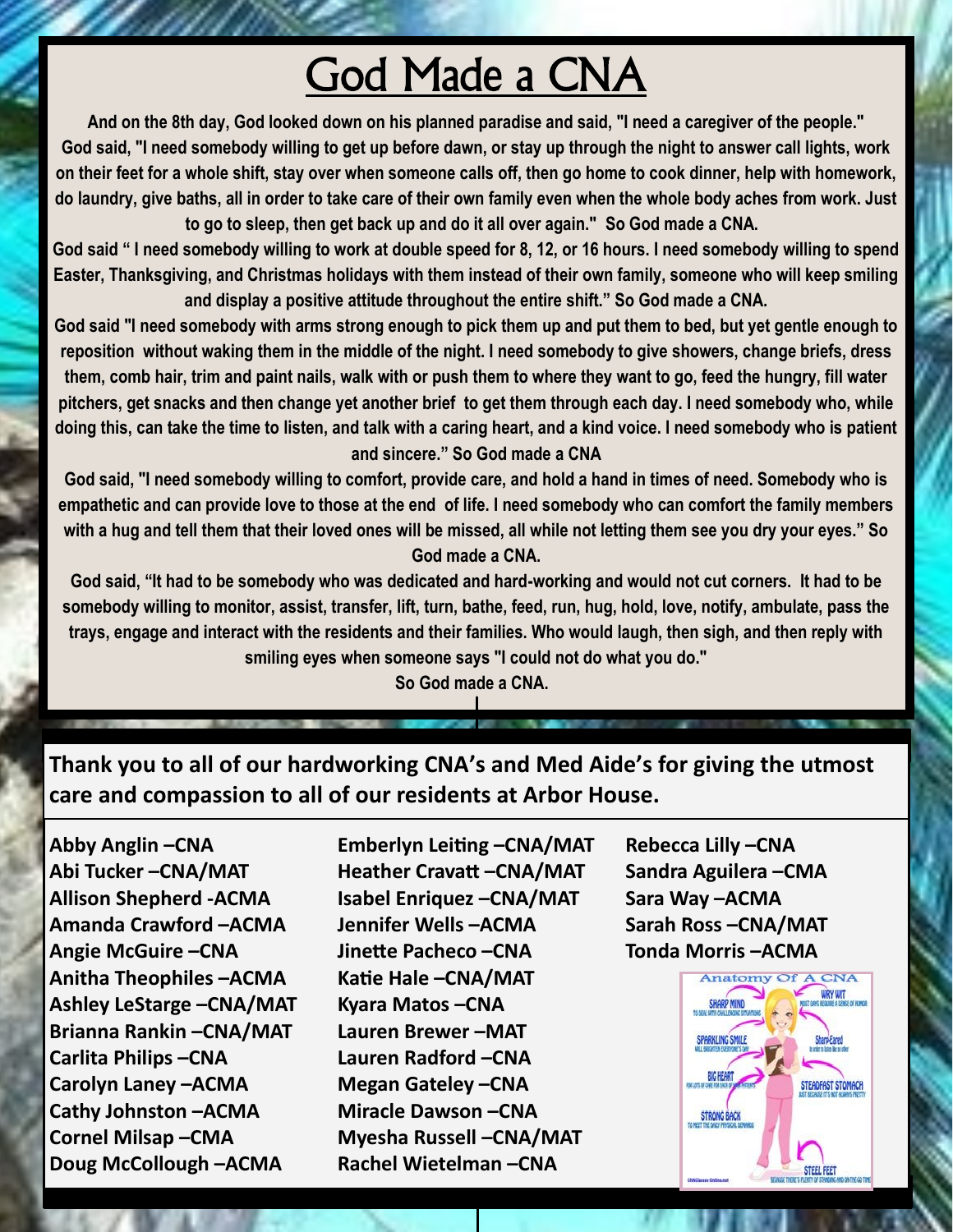### **Fathers Day Word Search**

Find the hidden words.

S S R L G Z T X K S S  $\mathcal{D}$ R  $\mathbb{L}$ B L E L H I T  $\mathbf F$ W Е  $\mathcal{A}$ I Α G N  $\overline{A}$ O A S P O E  $\mathbb T$  $R$ K U  $\boldsymbol{\mathsf{X}}$  $H$ U G S  $\circ$  $\circ$ N O E  $H$ U U S B T  $R$  $\overline{A}$ E H J N T T G E V O T Ε D Ρ D G V O H L S U M S  $\mathbb T$ Y U S  $\circ$ N M G  $\rm H$ F V  $\mathsf{C}$  $\mathbb T$  $\mathbb{A}$ W E R O<sub>Z</sub>  $\circ$  $\circ$  $\mathbf N$ W  $\mathbf F$ E G LI  $\mathop{}\mathcal{E}$  $H$ Q R L  $\mathbb{I}$  $\mathbf F$ V I H  $\mathsf{C}$  $T$ S  $\mathbb I$  $\, {\bf P}$ R T Ε O R L D U Ρ  $\circ$ NSVAJGA HOSF  $\mathbf F$ T.  $\mathcal{A}$  $\mathbb{L}$ I I  $\mathbb T$ U E  $A$  $\mathbf E$  $C$   $G$ I E  $\mathbb D$ М U T. I E  $D$ J N Z  $R$ T  $R$ W V S C Ν D T L Y Z G OIH I. A E Е A Μ A ILYBRAVE F A М Ρ N P Y D L I H C O S  $\mathbb R$ N Ε B B R G  $\circ$ 

| <b>BBQ</b>      | <b>FATHER</b>   | HOLIDAY       | <b>LAUGHTER</b> | <b>SPECIAL</b> |
|-----------------|-----------------|---------------|-----------------|----------------|
| <b>BRAVE</b>    | FISHING         | HOME          | <b>LOVE</b>     | <b>SPORTS</b>  |
| CARING          | <b>FOOTBALL</b> | <b>HONOR</b>  | <b>MEMORIES</b> | <b>STRONG</b>  |
| <b>CHILDREN</b> | <b>FUNNY</b>    | <b>HUGS</b>   | <b>NURTURE</b>  | <b>SWEET</b>   |
| <b>DADDY</b>    | <b>GIFTS</b>    | <b>JOKES</b>  | PARENT          | THOUGHTFUL     |
| <b>DEVOTED</b>  | <b>GIVING</b>   | <b>JUNE</b>   | <b>PROTECT</b>  | TIE            |
| FAMILY          | <b>HEART</b>    | <b>KISSES</b> | <b>RESPECT</b>  | <b>TOOLS</b>   |
|                 |                 |               |                 |                |